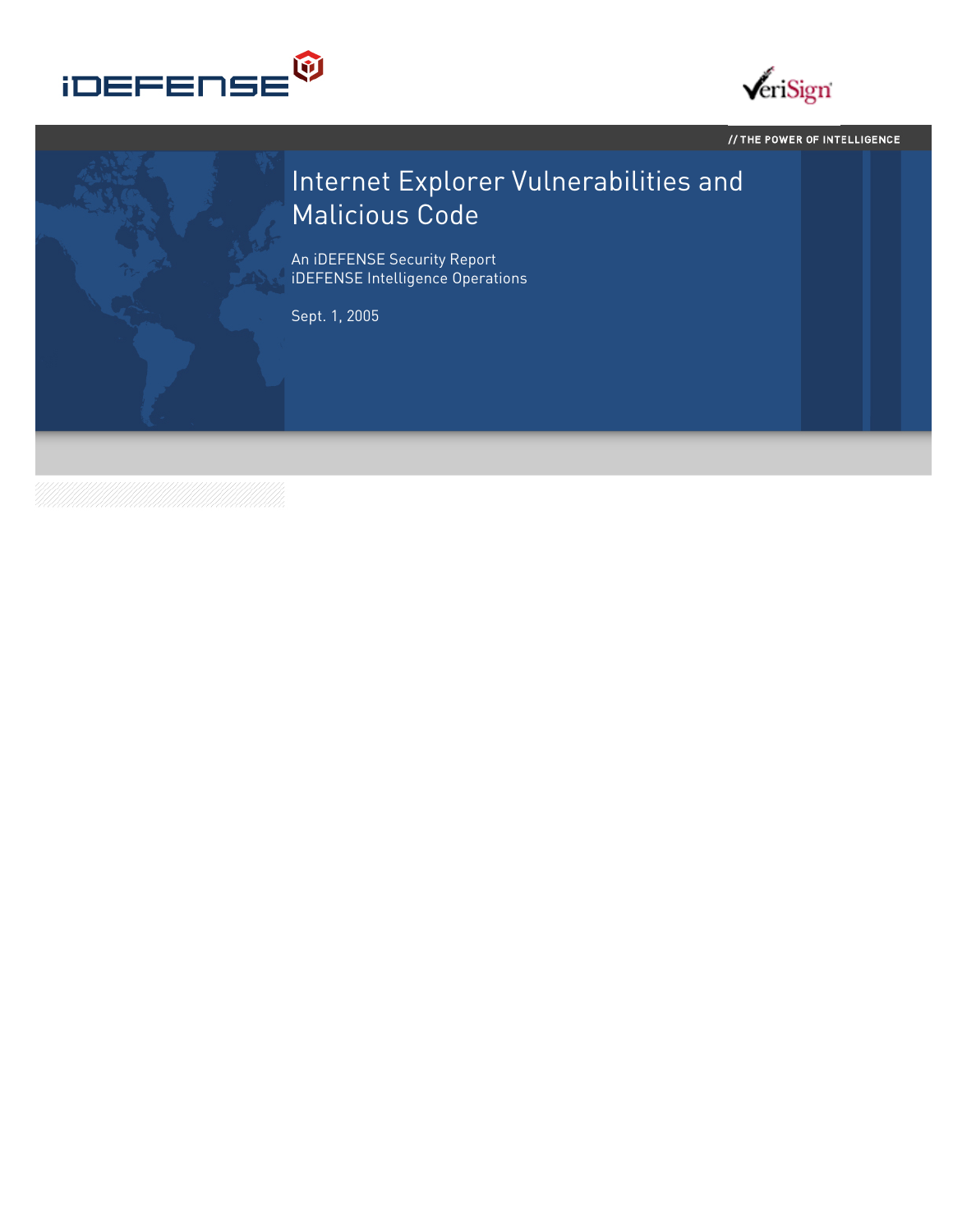# **Table of Contents**

| $\mathcal{P}$ |  |
|---------------|--|
| 3             |  |
| 3.1           |  |
| 3.1.1         |  |
| 3.1.2         |  |
| 3.1.3         |  |
| 3.1.4         |  |
| 3.1.5         |  |
| 3.1.6         |  |
| 3.1.7         |  |
| 3.2           |  |
| 3.3           |  |
|               |  |
| 4.1           |  |
| 4.2           |  |
| $5 -$         |  |
| 5.1           |  |
| 5.2           |  |
| 5.3           |  |
| 5.4           |  |
| 5.5           |  |
| 5.6           |  |
| 6             |  |
| 7             |  |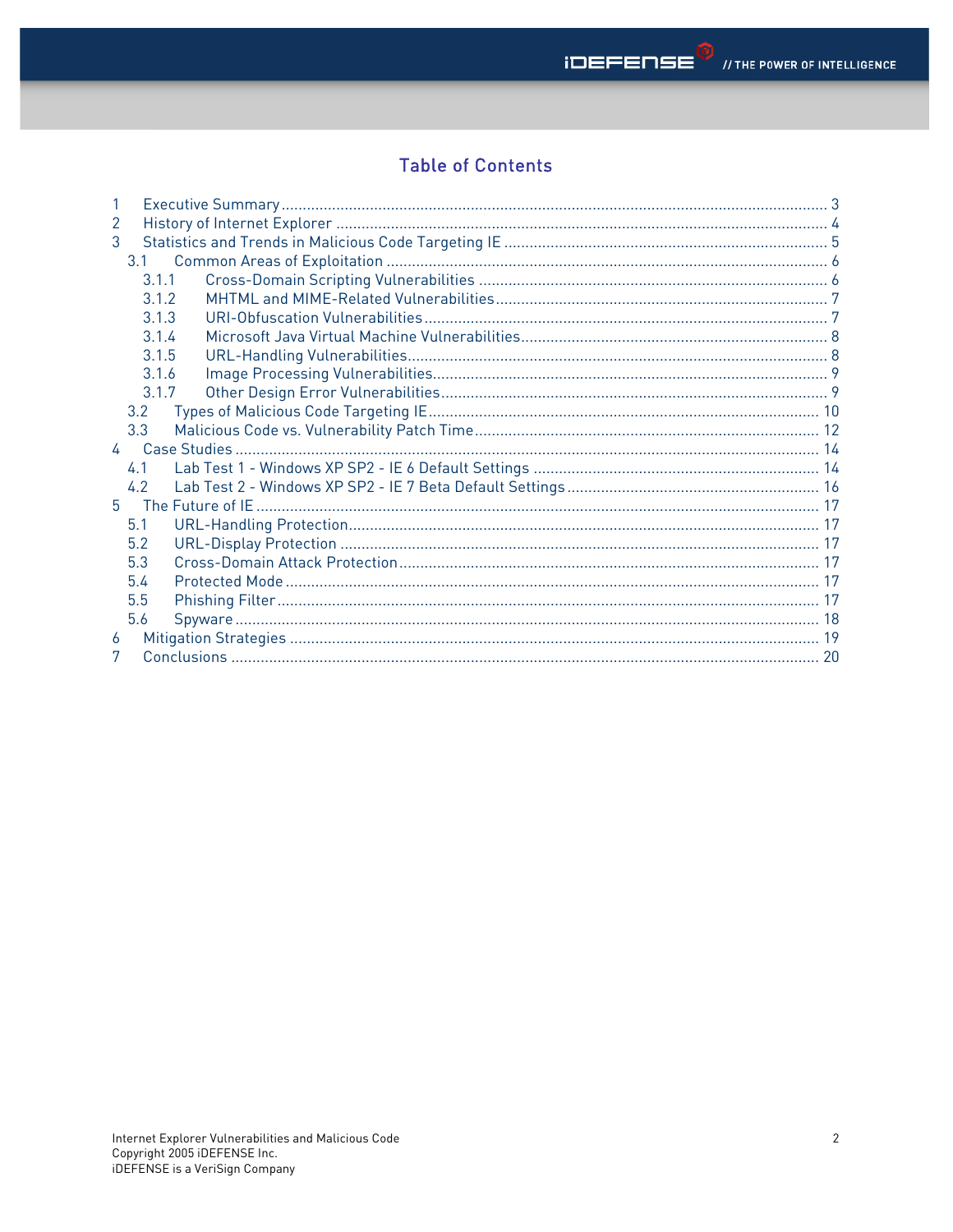### <span id="page-2-0"></span>1 Executive Summary

The Internet Explorer (IE) Web browser has existed for approximately 10 years, and became widely popularized in the late 1990s when it was packaged with Microsoft Corp.'s Windows operating systems. The fact that many companies have developed large Web application suites around IE has also contributed to its current widespread use and prevalence. However, as online security becomes more important and visible, many users have begun switching to other browsers that claim to offer greater default security measures. Despite the availability of competitor browsers, however, IE still commands 88.86 percent of the market share $^{\text{\tiny{1}}}$  $^{\text{\tiny{1}}}$  $^{\text{\tiny{1}}}$ ; this is especially true in enterprise settings.

While most software packages contain some number of inherent exploitable vulnerabilities, very few have been as specifically targeted by attacks as IE. The number of Trojan horses, viruses, worms, phishing attacks, and spyware and adware applications that have specifically targeted this application in the last few years is staggering. The objective of this report is to analyze the IE components that have been targeted by malicious code in the past, and from that historical knowledge derive a sense of future trends.

-

<span id="page-2-1"></span><sup>&</sup>lt;sup>1</sup> http://www.websidestory.com/products/web-analytics/datainsights/spotlight/05-10-2005.html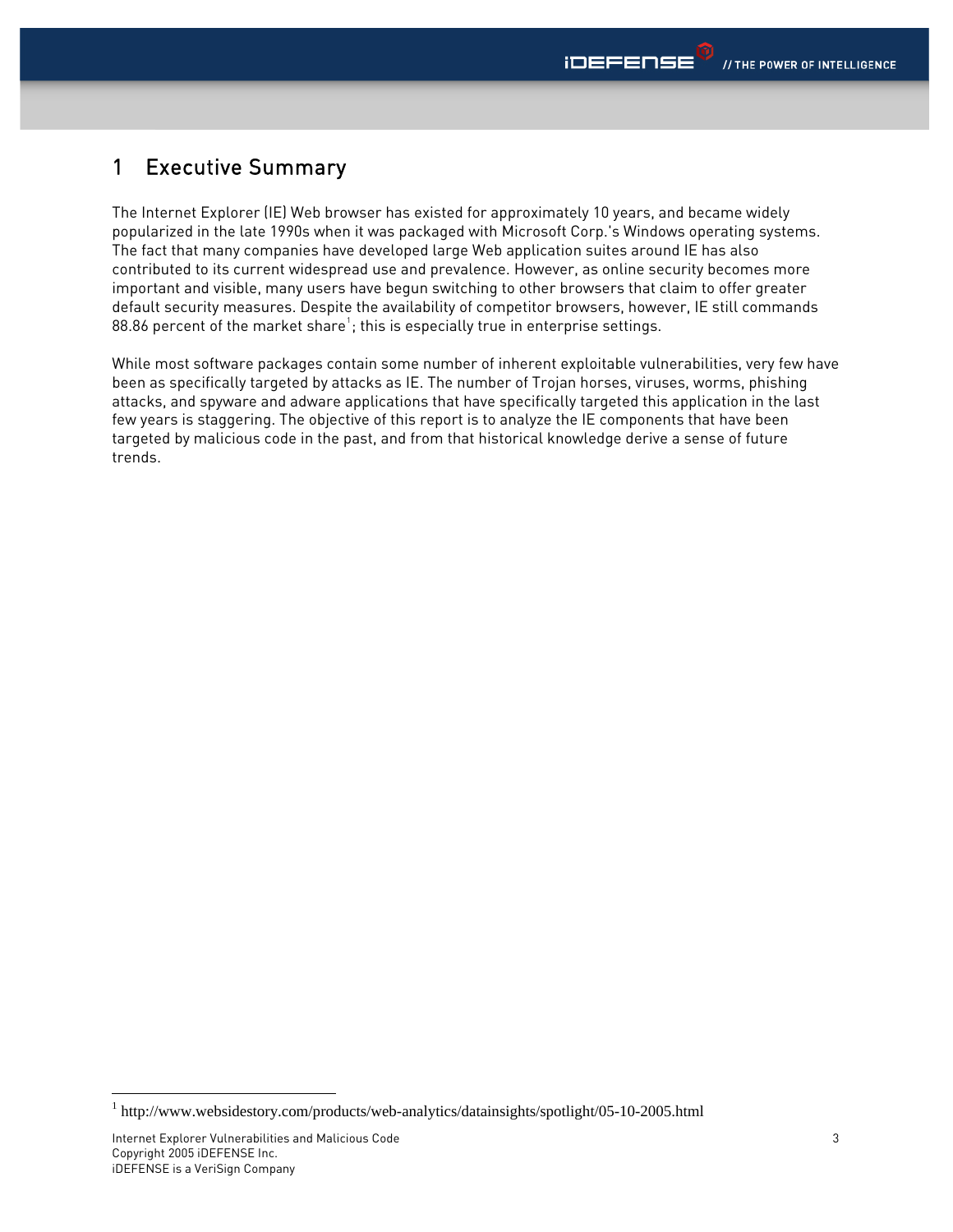# <span id="page-3-0"></span>2 History of Internet Explorer

IE 1.0 was the first Web browser introduced by Microsoft in July 1995. It was primitive in comparison to its present version, and was only available for Windows 95.

IE 2.0 was released in November 1995 for both Windows and Macintosh; it boasted some major additions, including support for SSL (HTTPS), HTTP Cookies and a Virtual Reality Modeling Language.

IE 3.0 was released in August 1996 for Windows NT 4, 95 and 98. Its most notable additions were Cascading Style Sheets (CSS), media file support (JPG, GIF, MIDI) and support for frames. It was with the release of IE 3.0 that vulnerabilities began to appear, including a frame spoofing vulnerability and a vulnerability that allowed access to a non-existent SMB share. Exploitation of this vulnerability automatically transmitted the username and encrypted password of the vulnerable computer to a predefined website. Another vulnerability allowed an attacker to launch commands via the DOS command line. The emergence of these vulnerabilities ushered in an era of failed patching, during which several IE vulnerabilities that should have been fixed reemerged.

The release of IE 4.0 in 1997 added more functionality, including DHTML and an Outlook Express 4.0 component. As with IE 3.0, vulnerabilities in 4.0 surfaced in large numbers. In 1997 and 1998, the BugTraq mailing list was filled with messages about IE 4.0 vulnerabilities.

IE 5.0 was released in 1998 and was first version to incorporate Internet security zones. This was a landmark event since it was a new feature specifically introduced to protect users. Unfortunately, the effectiveness of the zone model came into question when several vulnerabilities that caused crossdomain attacks were found. IE 5.0, although somewhat dated, is still widely used today and continues to be plagued by vulnerabilities. At the time of this writing, IE 6.0 is the most recent, stable version of IE and the most popular browser on the Internet.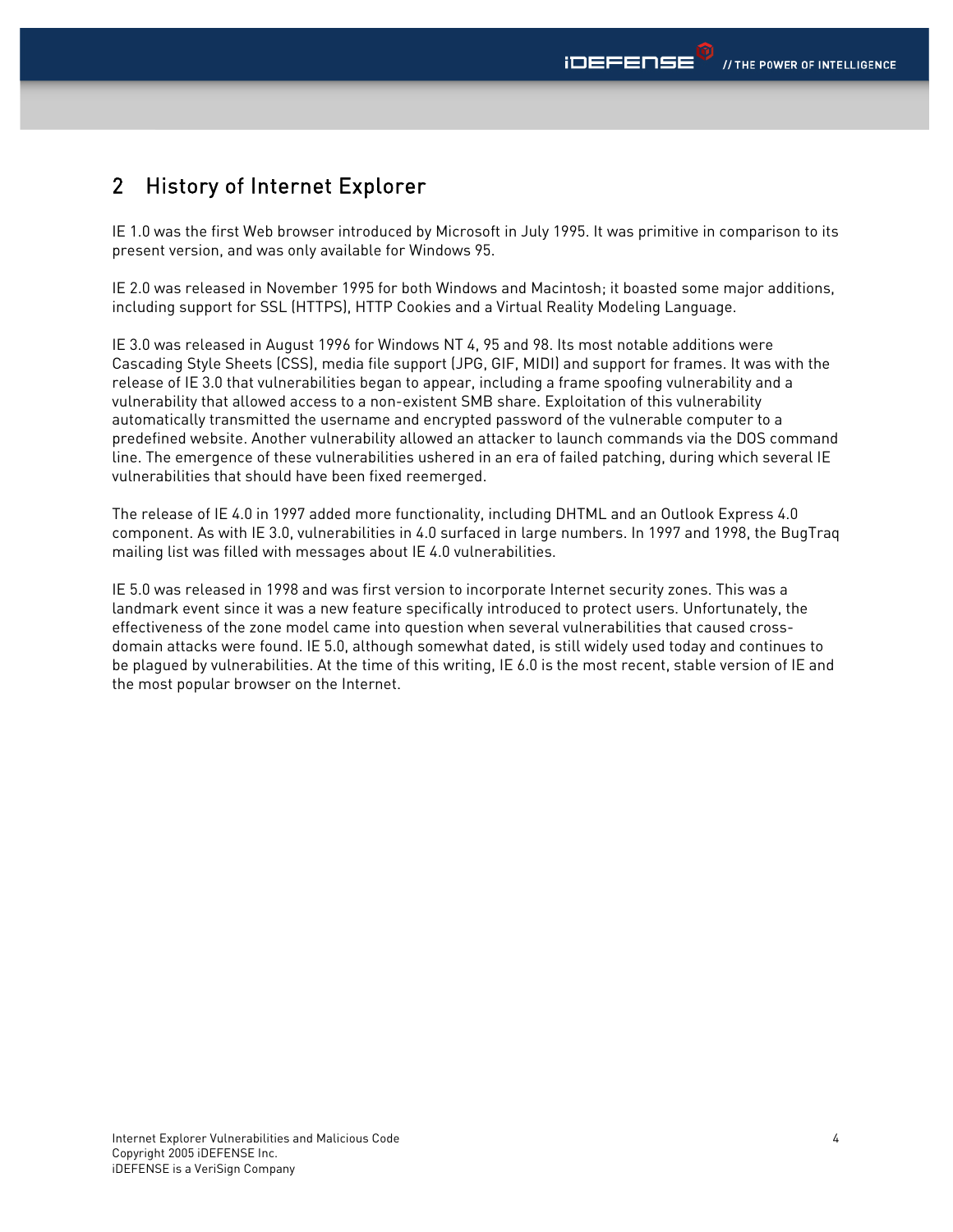# <span id="page-4-0"></span>3 Statistics and Trends in Malicious Code Targeting IE

To determine whether an application is truly secure, several statistics must be analyzed. In the case of IE, the number of vulnerabilities alone means very little in terms of overall security. For example, IE contains a large number of vulnerabilities that cause denial of service (DoS) conditions, which could lead to browser crashes. While important from a reliability perspective, these types of vulnerabilities are seldom exploited by malicious code. In the scope of malicious code exploitation, the most important browser vulnerabilities are those that lead to the arbitrary code execution or alter IE's security settings. While reviewing data compiled by iDEFENSE on IE exploitation by malicious code, it quickly became apparent that the following six areas were primarily being targeted:

- URL Handling
- URI Obfuscation
- Cross-Domain Scripting
- JVM
- MIME/MHTML Handling
- Graphic Image Processing



#### **Vulnerabilities Exploited by Malicious Code per Area**

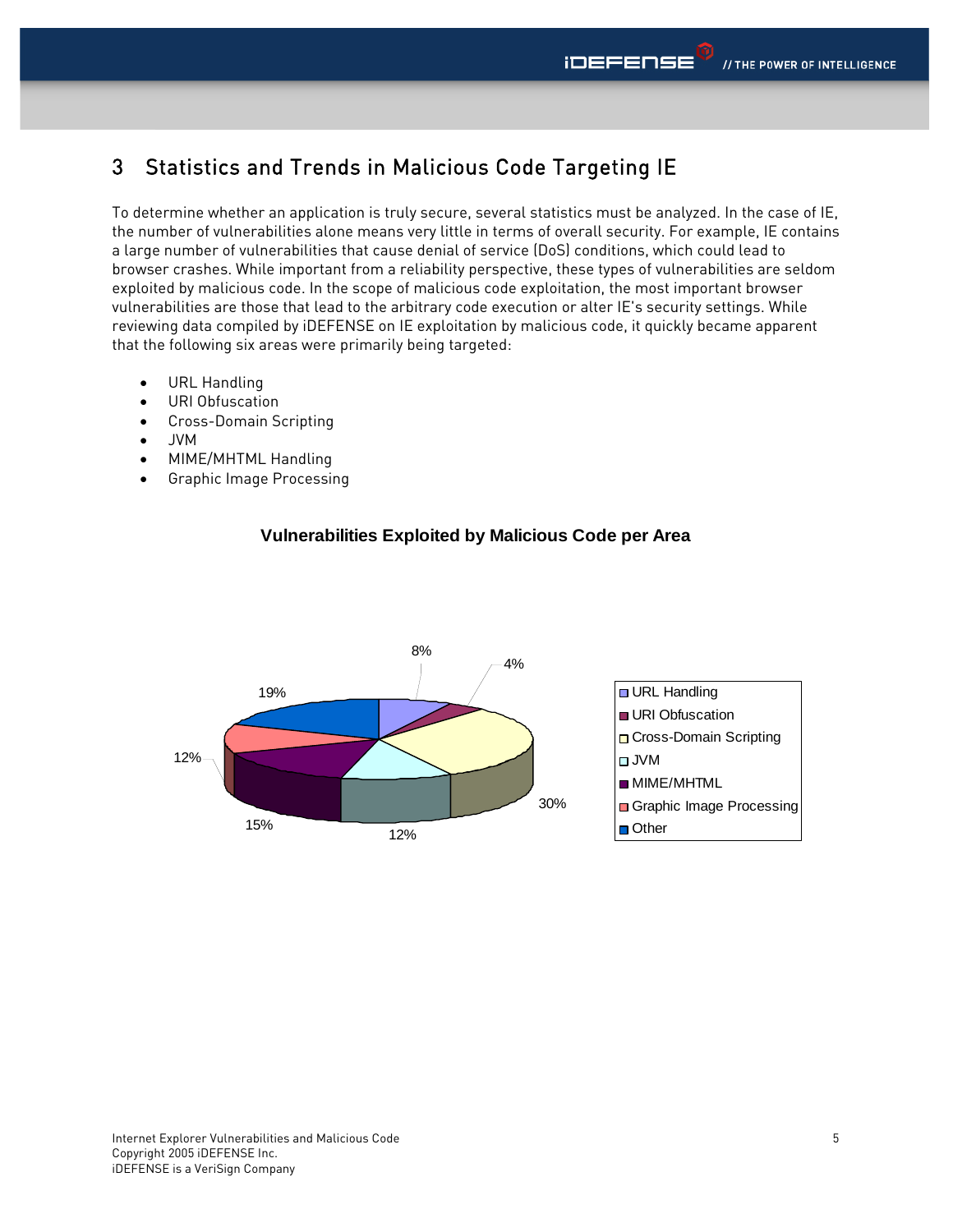#### <span id="page-5-0"></span>3.1 Common Areas of Exploitation

To understand how malicious code may target an application, one must first determine which areas of the application may be vulnerable. It is also important, especially in the case of IE, to understand the tight integration between this program and other Microsoft applications, most notably Outlook. This integration has resulted in a several vulnerabilities that can span multiple applications and which, in many cases, share the same code components. One of the most important areas of exploitation is processing and displaying MIME and HTML content, as IE, Outlook and other Microsoft applications share this functionality. Such functionality re-use creates a target-rich environment for malicious code that benefits from the fact that users must patch and lock down multiple applications to completely mitigate a threat. The following sections discuss the main areas of IE that have been exploited by malicious code. All of the vulnerabilities referenced in these tables with MS Security Bulletin numbers have been patched. Some of the minor issues have no security bulletin, indicating that they have either been left unpatched because they are of low priority, or have been patched as part of another vulnerability patch.

#### 3.1.1 Cross-Domain Scripting Vulnerabilities

Design errors leading to cross-domain scripting are the most widely exploited vulnerabilities within IE. To date, there have been dozens of vulnerabilities that break the domain model protection scheme in this application. Only a small percentage, however, are actually exploited by malicious code, since many of the cross-domain vulnerabilities only allow JavaScript to be executed in the Local Zone. This usually limits attackers to stealing cookies or executing known programs without permission. The most widely recognized exploitation of these vulnerabilities types is through the use of iFRAME. This exploitation typically involves an attacker making a Web page that contains an iFRAME in which one Local Zone website is loaded through the iFRAME. This page then exploits a vulnerability that permits the parent frame to inherit its properties, changing its security settings, which then allows it to open in the Local Zone. As benign as these Local Zone JavaScript execution vulnerabilities seem, they can have damaging consequences when exploited in conjunction with other IE vulnerabilities that allow files to be placed on the hard drive of the computer running IE. An example of this kind of combined exploitation was the Bizex.A (ID# 208899, May 23, 2005) Trojan horse, which exploited the "Microsoft IE 6.0 showhelp() CHM XSS Vulnerability" (ID# 210843, Oct. 12, 2004) and the "Microsoft Java Virtual Machine Bytecode Verifier Design Error" (ID# 303210, April 9, 2003).

| ID#    | <b>Vulnerability Name</b>                                                             | <b>Type</b>      | <b>Versions</b>    | <b>ActiveX</b> | <b>MS</b><br><b>Number</b> | Date      |
|--------|---------------------------------------------------------------------------------------|------------------|--------------------|----------------|----------------------------|-----------|
| 302096 | Microsoft XML Core Services<br><b>XMLHTTP Information</b><br>Disclosure Vulnerability | Cross-<br>Domain | 6                  | Yes            | MS02-008                   | 2/21/2002 |
| 303386 | Microsoft Internet Explorer<br>JS/DragDrop Vulnerability                              | Cross-<br>Domain | 5.01, 5.5, 6, 6SP1 | Yes            | MS03-015                   | 4/23/2003 |
| 205836 | Microsoft IE Object Tag XML<br>Data Binding Vulnerability                             | Cross-<br>Domain | 5.01, 5.5, 6, 6SP1 | Yes            | MS03-040                   | 9/10/2003 |
| 303396 | Microsoft Internet Explorer<br><b>IFRAME</b> vulnerability                            | Cross-<br>Domain | 6,6 SP1            | Yes            | MS03-020                   | 5/9/2004  |
| 211449 | Microsoft IE<br>showModalDialog HTTP<br>Redirection Vulnerability                     | Cross-<br>Domain | 5.5,6, 6 SP1       | Yes            | MS04-025                   | 6/7/2004  |

The following chart illustrates the cross-domain vulnerabilities in IE: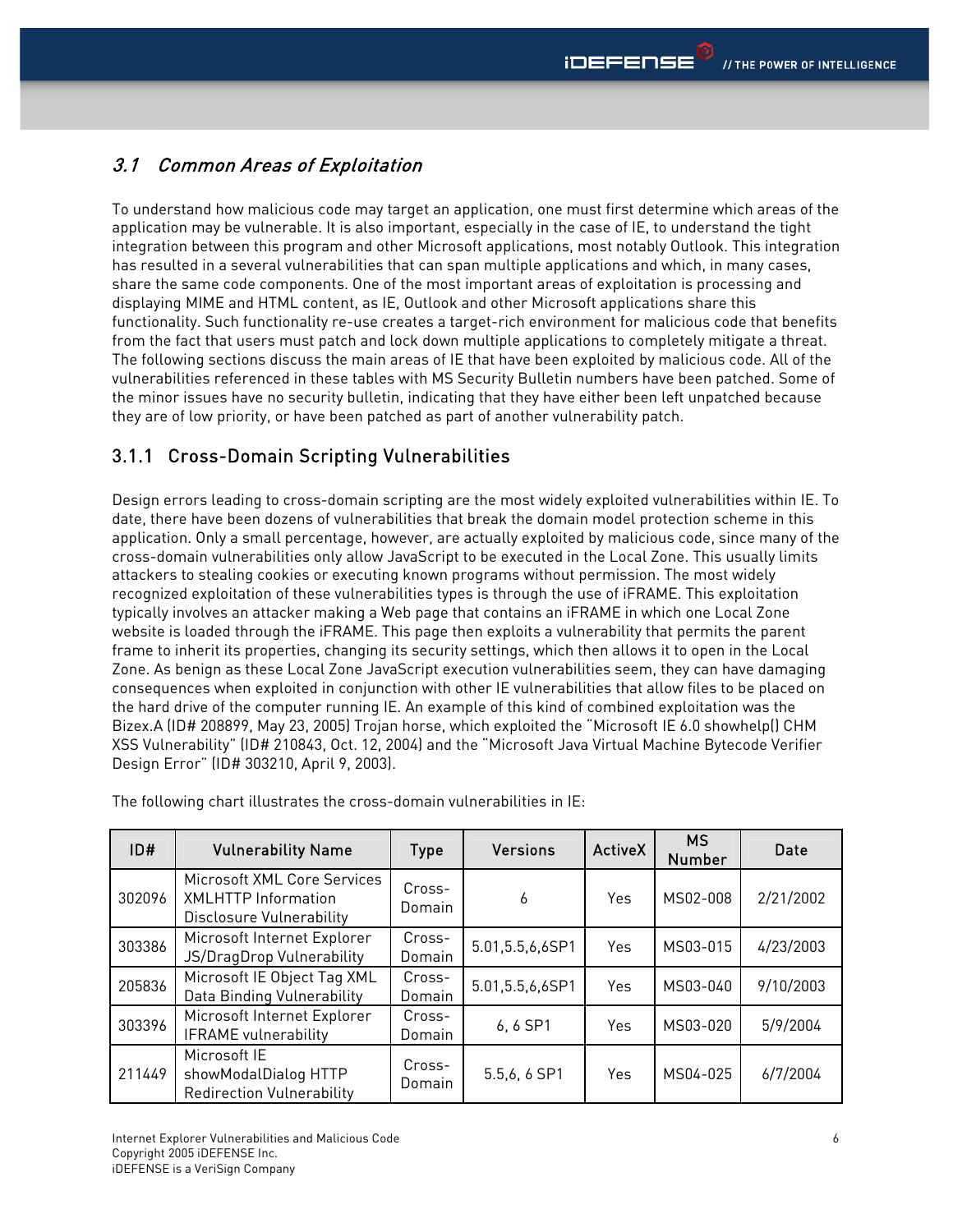<span id="page-6-0"></span>

| 401732 | Microsoft Internet Explorer<br>Drag-And-Drop STYLE<br>Vulnerability                                                      | Cross-<br>Domain | 5.01, 5.5, 6, 6SP1 | Yes | MS04-038 | 8/21/2004  |
|--------|--------------------------------------------------------------------------------------------------------------------------|------------------|--------------------|-----|----------|------------|
| 210843 | Microsoft IE 6.0 showhelp()<br><b>CHM XSS Vulnerability</b>                                                              | Cross-<br>Domain | 6, 6 SP1           | No. |          | 10/12/2004 |
| 404589 | Microsoft IE hhctrl.ocx Help<br><b>ActiveX Control Local Zone</b><br><b>Security Restriction Bypass</b><br>Vulnerability | Cross-<br>Domain | 6, 6 SP1           | Yes | MS05-001 | 10/20/2004 |

#### 3.1.2 MHTML and MIME-Related Vulnerabilities

MIME and MHTML vulnerabilities affect content using MIME extensions, which is most popular in e-mail systems. When exploited, these vulnerabilities often result in arbitrary code or script execution. These vulnerabilities are commonly targeted because they can usually be exploited through IE and e-mail clients, such as Outlook and Outlook Express, using IE for parsing and displaying HTML content. There have been several malicious codes targeting these types of vulnerabilities in IE, most notably variants of the NetSky, BugBear and Aliz worm families.

In terms of severity, these vulnerabilities can rate very high since they lead directly to the arbitrary code execution and require little or no user interaction to execute the downloaded code. Furthermore, unlike other IE vulnerabilities that are used in conjunction with techniques or other vulnerabilities that lower the browser's security settings, MIME and MHTML vulnerabilities are mostly standalone. The following table is a summary of the IE MIME and MHTML vulnerabilities exploited by malicious code:

| ID#    | <b>Vulnerability Name</b>                                                               | <b>Type</b>              | <b>Versions</b> | <b>ActiveX</b> | <b>MS</b><br><b>Number</b> | Date       |
|--------|-----------------------------------------------------------------------------------------|--------------------------|-----------------|----------------|----------------------------|------------|
| 301564 | Microsoft Internet Explorer 5<br><b>MIME Attachment Execution</b><br>Vulnerability      | MIME                     | 5.01, 5.5       | No             | MS01-020                   | 3/29/2001  |
| 302871 | Microsoft Outlook Script<br><b>Execution Vulnerability</b>                              | MHTML,<br>URL<br>Handler | 5.5.6           | No.            | MS03-014                   | 12/14/2002 |
| 207012 | Microsoft Internet Explorer<br>MHTML Download and<br><b>Execution XSS Vulnerability</b> | <b>MHTML</b>             | 6,6 SP1         | No             |                            | 11/25/2003 |

#### 3.1.3 URI-Obfuscation Vulnerabilities

Uniform Resource Identifier (URI) obfuscation vulnerabilities allow malicious code to be successfully downloaded to a computer by hiding its original destination and masquerading as a known and trusted website. This obfuscation can occur as a result of how the browser processes and displays different character sets and/or HTML tags. These vulnerabilities have been widely used in malicious code and phishing website attacks.

| ID#    | <b>Vulnerability Name</b>                                                   | Type               | Versio<br>ns                       | <b>ActiveX</b> | МS<br><b>Number</b> | Date       |
|--------|-----------------------------------------------------------------------------|--------------------|------------------------------------|----------------|---------------------|------------|
| 207304 | Microsoft IE Address Bar<br><b>URI Display Obfuscation</b><br>Vulnerability | URI<br>Obfuscation | 5.01<br>5.5, 6<br>6SP <sup>1</sup> | No             | MS04-004            | 12/17/2003 |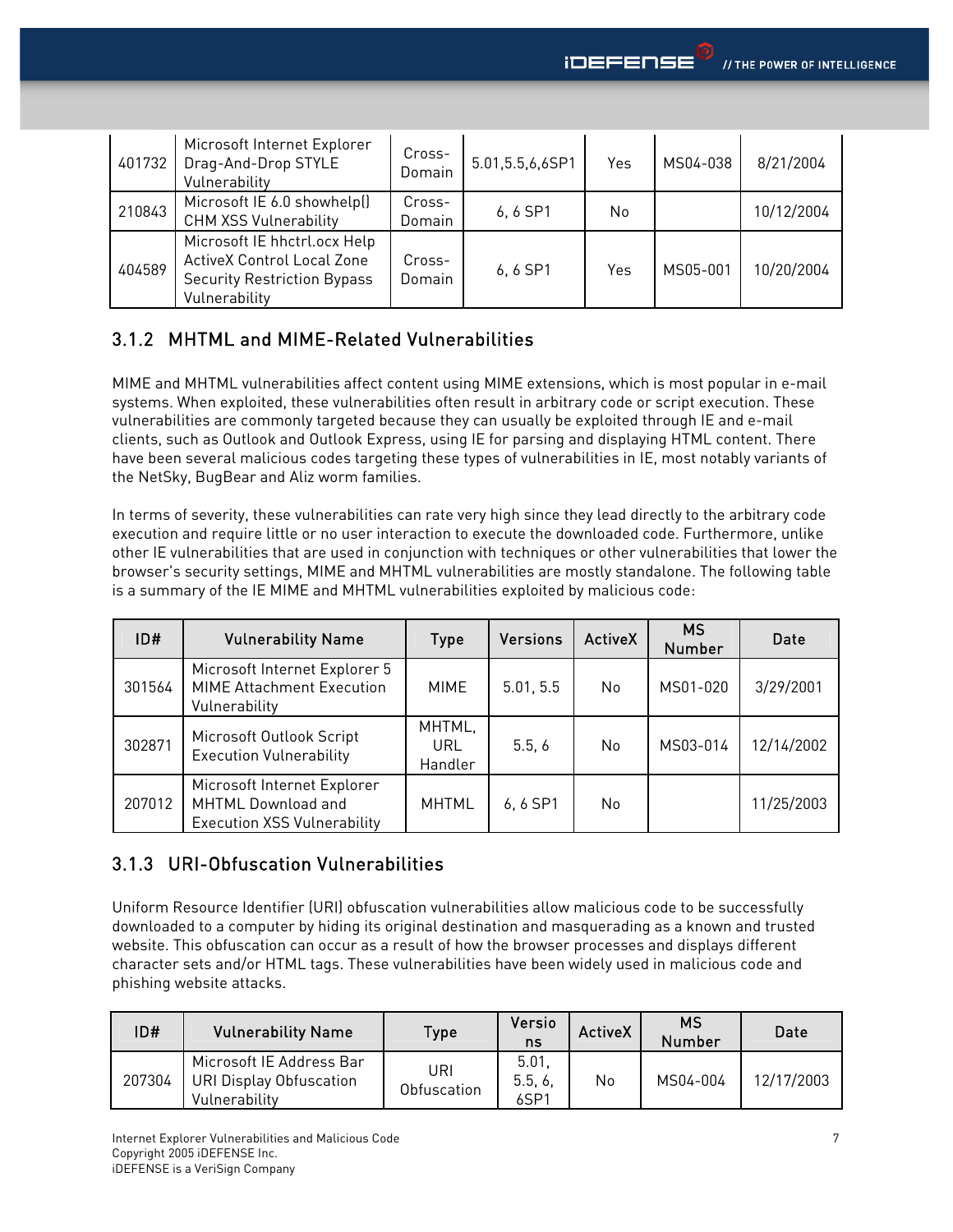#### <span id="page-7-0"></span>3.1.4 Microsoft Java Virtual Machine Vulnerabilities

Vulnerabilities in Microsoft's Java Virtual Machine make up a considerable percentage of the publicly disclosed vulnerabilities in IE. Despite this, a significantly small percentage of these vulnerabilities have had public exploit code released, and an even smaller portion of these have been exploited by malicious code.

A very important factor mitigating the threat posed by these vulnerabilities is that Microsoft no longer distributes the JVM. Microsoft also formally announced that the MSJVM support lifecycle will end on Dec. 31, 2007. In spite of this, malicious code targeting the MSJVM continues meet with success since there are many legacy applications that still require this IE component. One recent example is the JevProx.A Trojan horse (ID# 416835, July 18, 2005), which successfully exploited the MS05-037 "Microsoft IE JVIEW Profiler (Javaprxy.dll) Heap Overflow Vulnerability" in several very large enterprise environments where the MSJVM was used to support legacy applications.

| ID#    | <b>Vulnerability Name</b>                                                       | Type       | <b>Versions</b>                    | <b>ActiveX</b> | <b>MS Number</b> | <b>Date</b> |
|--------|---------------------------------------------------------------------------------|------------|------------------------------------|----------------|------------------|-------------|
| 301228 | Microsoft Virtual<br>Machine Access<br>Validation Vulnerability                 | <b>JVM</b> | 4,5,5.01                           | No             | MS00-075         | 12/21/2000  |
| 303210 | Microsoft Java Virtual<br>Machine Bytecode<br>Verifier Design Error             | <b>JVM</b> | 4, 5, 5.5                          | No.            | MS03-011         | 4/9/2003    |
| 414992 | Microsoft IE JVIEW<br>Profiler (Javaprxy.dll)<br>Heap Overflow<br>Vulnerability | <b>JVM</b> | 5.01, 5.5, 6, 6<br>SP <sub>1</sub> | No.            | MS05-037         | 6/30/2005   |

#### 3.1.5 URL-Handling Vulnerabilities

URL Handling vulnerabilities compose a small percentage of the total number of vulnerabilities found in IE, and a small percentage of the actual number of vulnerabilities exploited by malicious code. While the total number of vulnerabilities that exploit the URL handler vulnerability is small, the number of malicious codes that have exploited these vulnerabilities is substantial. According to data contained in the iDEFENSE malicious code database, the MS-ITS URL Handler vulnerability is the second most widely exploited IE vulnerability. Most notable of the codes that exploit URL vulnerabilities is the Ibiza.A (ID# 208697, Feb. 12, 2004), which targeted the "Microsoft Internet Explorer/Outlook Express MS-ITS URL Handler Vulnerability (iDEFENSE Exclusive)" (ID# 208704, Jan. 2, 2004). This particular malicious code incident is of importance since this code appeared seven days before a patch was released. The following table illustrates the IE URL Handling vulnerabilities that have been exploited by malicious code.

| ID#    | <b>Vulnerability Name</b>                                                                                            | <b>Type</b>           | <b>Versions</b>                        | <b>ActiveX</b> | <b>MS Number</b> | <b>Date</b> |
|--------|----------------------------------------------------------------------------------------------------------------------|-----------------------|----------------------------------------|----------------|------------------|-------------|
| 302871 | Microsoft Outlook<br><b>Script Execution</b><br>Vulnerability                                                        | MHTML, URL<br>Handler | 5.5.6                                  | No             | MS03-014         | 12/14/2002  |
| 208704 | Microsoft Internet<br>Explorer/Outlook<br>Express MS-ITS URL<br><b>Handler Vulnerability</b><br>(iDEFENSE Exclusive) | <b>URL Handler</b>    | 5, 5.01,<br>5.5,6,6<br>SP <sub>1</sub> | No             | MS04-013         | 1/2/2004    |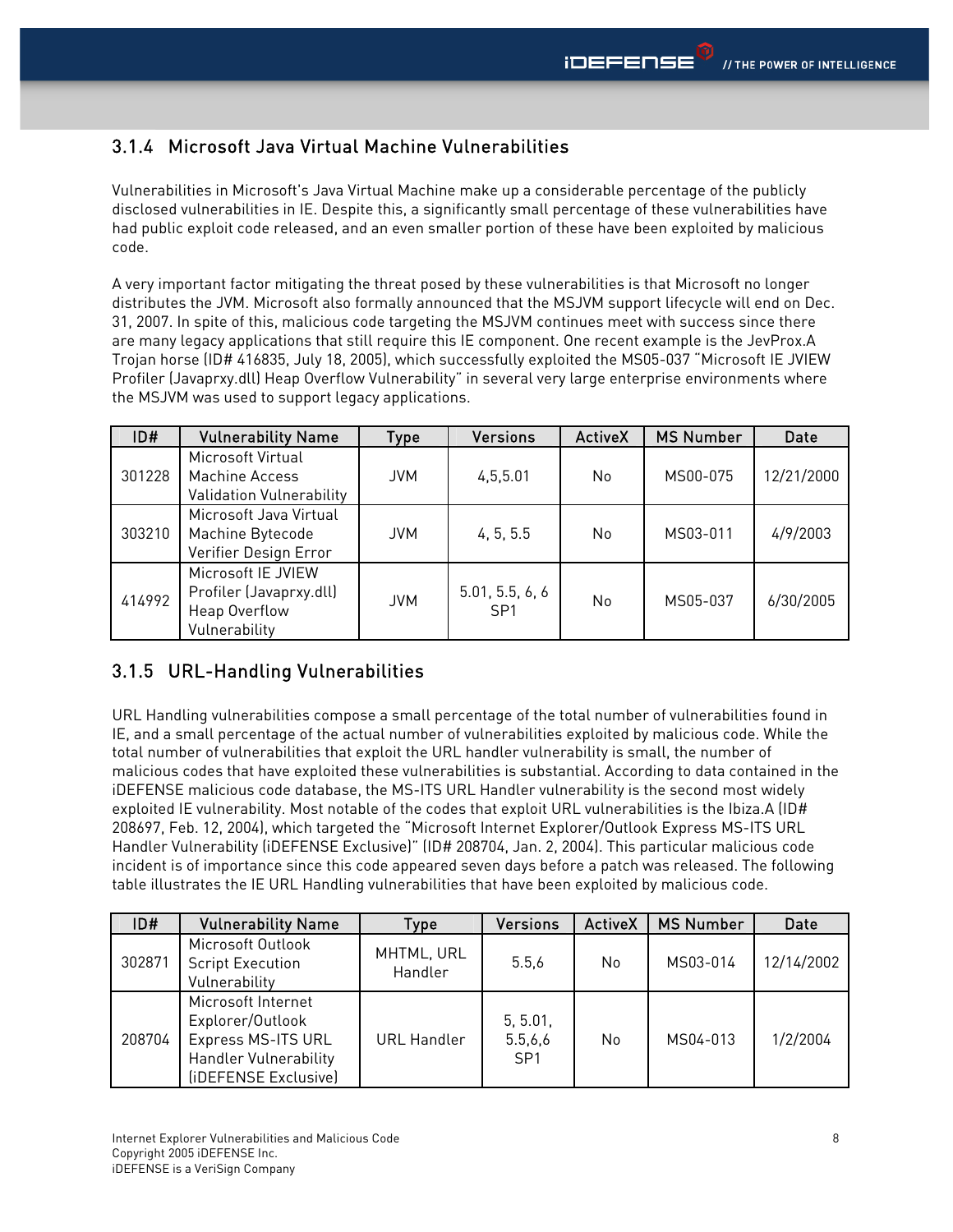# <span id="page-8-0"></span>3.1.6 Image Processing Vulnerabilities

Image processing vulnerabilities are, for the most part, a new area of exploitation not only in IE but also in the Windows operating system altogether. These vulnerabilities are usually the result of how an application handles specific malformed images and often lead to arbitrary code execution. This particular type of vulnerability, although not heavily exploited by malicious code, could be used as an effective means of propagation. Because of the way image handling components are often shared in the Windows operating system, these vulnerabilities are difficult to mitigate without a vendor patch, since disabling them would greatly reduce IE's (and perhaps even the entire operating system's) functionality and usability. Most notable of the malicious code targeting these types of vulnerabilities are the BMPAgent.A (ID# 210869, May 14, 2004) and the Anicmoo.A (ID# 407292, Feb. 16, 2005) Trojan horses. BMPAgent.A is another example of a Trojan horse that exploited a vulnerability 77 days before a patch was released. The following table outlines the image processing vulnerabilities in IE:

| ID#    | <b>Vulnerability Name</b>                                                                     | Type  | <b>Versions</b>                       | <b>ActiveX</b> | <b>MS Number</b> | <b>Date</b> |
|--------|-----------------------------------------------------------------------------------------------|-------|---------------------------------------|----------------|------------------|-------------|
| 208745 | Microsoft Internet<br>Explorer 5.x/6.0 Bitmap<br>Image Integer Overflow<br>Vulnerability      | Image | 5, 5.01, 5.5, 6, 6<br>SP <sub>1</sub> | <b>No</b>      | MS04-025         | 2/15/2004   |
| 402456 | Microsoft Multiple<br>Application/OS GDI+<br>JPEG Processing Buffer<br>Overflow Vulnerability | Image | 6,6 SP1                               | <b>No</b>      | MS04-028         | 9/14/2004   |
| 405948 | Microsoft Windows<br>Cursor, Icon Format<br><b>Handling Vulnerability</b>                     | Image | 5.01, 5.5, 6, 6 SP1                   | N <sub>0</sub> | MS05-002         | 1/11/2005   |

#### 3.1.7 Other Design Error Vulnerabilities

There are several other areas of IE that contain vulnerabilities that have been exploited by malicious code. Most important among these areas are the handling of certain object types and the processing and authentication of ActiveX. According to the data contained in the iDEFENSE malicious code database, the "Microsoft Internet Explorer 6.x ADODB.Stream Object Vulnerability" (ID# 205330, Aug. 26, 2003) is the most exploited IE vulnerability ever, with more than 150 malicious codes designed to exploit it. This vulnerability was initially documented by iDEFENSE as being used by infected spam e-mails (ID# 206780, Nov. 13, 2003). Another malicious code that targeted this vulnerability was the Scob Trojan horse (ID# 400157, July 2, 2004). The following table summarizes of these "other" areas that have been exploited by malicious code in IE:

| ID#    | <b>Vulnerability Name</b>                                                                  | Type            | <b>Versions</b>    | <b>ActiveX</b> | <b>MS Number</b> | Date      |
|--------|--------------------------------------------------------------------------------------------|-----------------|--------------------|----------------|------------------|-----------|
| 204989 | Microsoft IE Object Type<br>Buffer Overflow in<br>Double-Byte Character<br>Set Environment | Other<br>Design | 5.01, 5.5, 6, 6SP1 | Yes            | MS03-032         | 8/26/2003 |
| 205330 | Microsoft Internet<br>Explorer 6.x<br>ADODB.Stream Object<br>Vulnerability                 | Other<br>Design | 5.5,6, 6 SP1       | Yes            | MS03-048         | 8/26/2003 |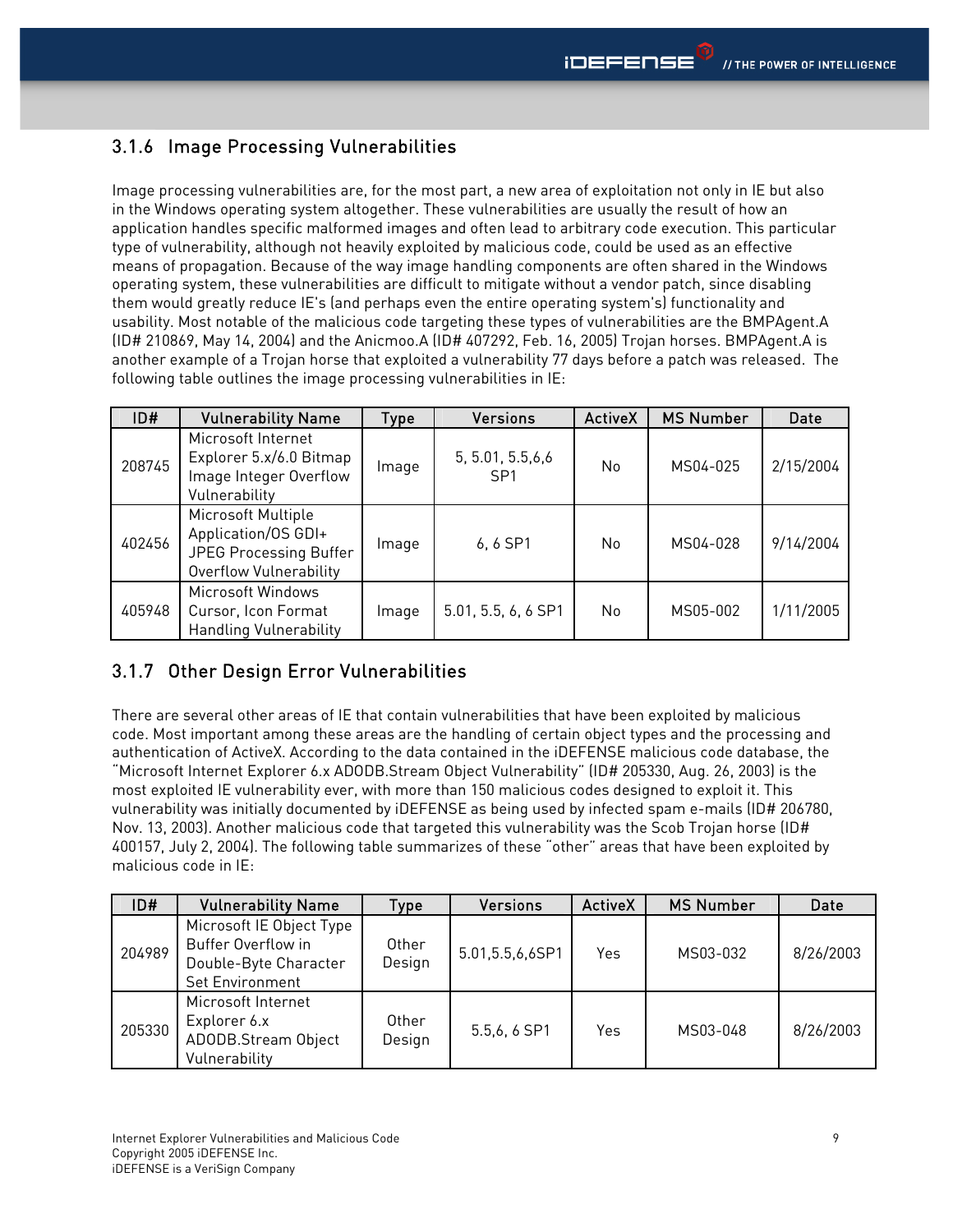<span id="page-9-0"></span>

| 206165 | Microsoft Authenticode<br><b>ActiveX Verification</b><br>Vulnerability                                          | Other<br>Design | 5.01, 5.5, 6, 6SP1 | <b>Yes</b> | MS03-041 | 10/15/2003 |
|--------|-----------------------------------------------------------------------------------------------------------------|-----------------|--------------------|------------|----------|------------|
| 300577 | Microsoft Internet<br>Explorer 5.x Active X<br><b>Controls Access</b><br><b>Validation Error</b>                | Other<br>Design | 4, 5, 5.01         | <b>Yes</b> | MS99-032 | 8/31/1999  |
| 302377 | Microsoft Internet<br><b>Explorer Local File</b><br>Script Design<br>Vulnerability                              | Other<br>Design | 5.5,6              | No         | MS02-015 | 3/28/2002  |
| 403553 | Microsoft Internet<br><b>Explorer Malformed</b><br><b>IFRAME Remote Buffer</b><br><b>Overflow Vulnerability</b> | Other<br>Design | 6 SP1              | No         | MS04-040 | 10/27/2004 |

#### 3.2 Types of Malicious Code Targeting IE

At the time of this writing, there are more than 433 reported malicious codes targeting IE vulnerabilities. These malicious codes can be broken down into several different categories, and most recently spyware and adware have begun to exploit IE vulnerabilities to infect an unsuspecting user's computer. It must be noted that, although a large number of spyware is delivered via IE, only a small number is currently performing actual exploitation. Most commonly, spyware is installed though social engineering techniques, bundled with a legitimate software package or dropped by a malicious code that performs the initial exploitation. The following graph shows the percentage of each malicious code type targeting IE:

#### **Types of Malicious Codes Targeting IE**

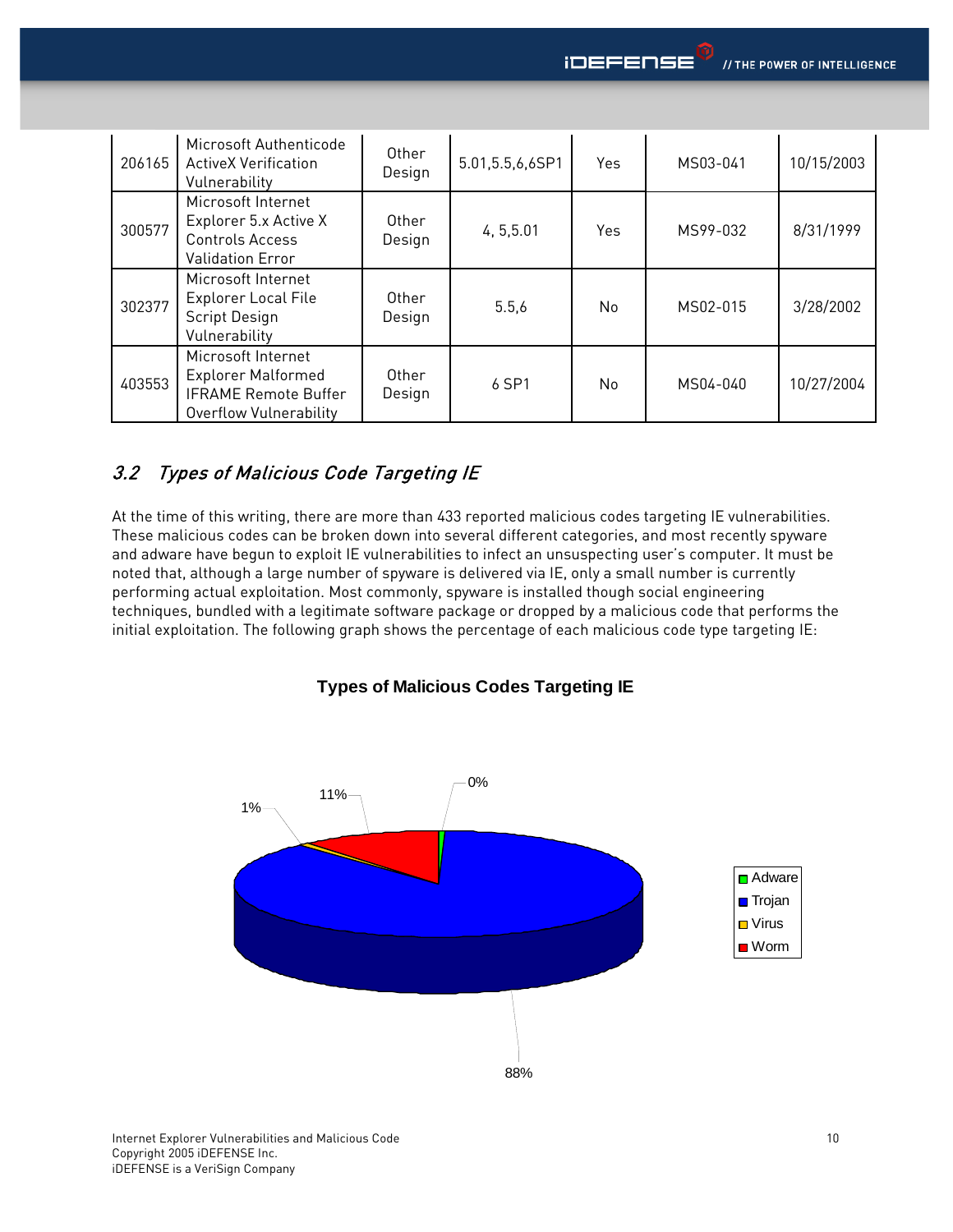A search of the iDEFENSE malicious code database reveals that the majority of the malicious codes targeting IE are Trojan horses, the majority of which are "droppers" that download and execute other codes. These downloaded codes can include worms, viruses, and adware and spyware applications. Several of these Trojan horses also modify IE settings or other network traffic routing mechanisms such as DNS tables, hosts files, browser start pages and browser helper objects to direct users to websites chosen by the malicious actor.

Many of these Trojan horses are used for monetary gain, and these types of attack usually lead to the unintended disclosure of information or the display of unwanted advertisements. In some cases, these Trojan horses create backdoors on the infected computer that could allow remote access. These backdoors are generally used for stealing information, setting up proxy servers for use in spam or phishing scams, and carrying out distributed denial of service (DDoS) attacks.

The number of malicious codes released that target IE vulnerabilities can be directly linked to the discovery and public disclosure of vulnerabilities. The following chart examines the number of Trojans horses released for IE over the last three years. There are noticeable spikes when vulnerabilities with public exploit code emerge. Notice how the graph spikes when it was discovered that the "Microsoft Internet Explorer 6.x ADODB.Stream Object Vulnerability" (ID# 205330, Aug. 26, 2003) patch was insufficient in late 2003. During this time, several attacks against IE occurred, including the Scob Trojan horse (ID# 400157, July 2, 2004) and more than 100 Psyme Trojan horse family variants. In the third quarter of 2004, a similar pattern was observed after the public disclosure of the "Microsoft Multiple Application/OS GDI+ JPEG Processing Buffer Overflow Vulnerability" (ID# 402456, Sept. 14, 2004) . Yet again in the first two quarters of 2005, similar spikes in the number of Trojan horses targeting IE were seen after the public disclosure of the "Microsoft IE hhctrl.ocx Help ActiveX Control Local Zone Security Restriction Bypass Vulnerability" (ID# 404589, Oct. 20, 2004).



#### **Trojan Horses Exploiting IE Vulnerabilities**

Internet Explorer Vulnerabilities and Malicious Code Copyright 2005 iDEFENSE Inc. iDEFENSE is a VeriSign Company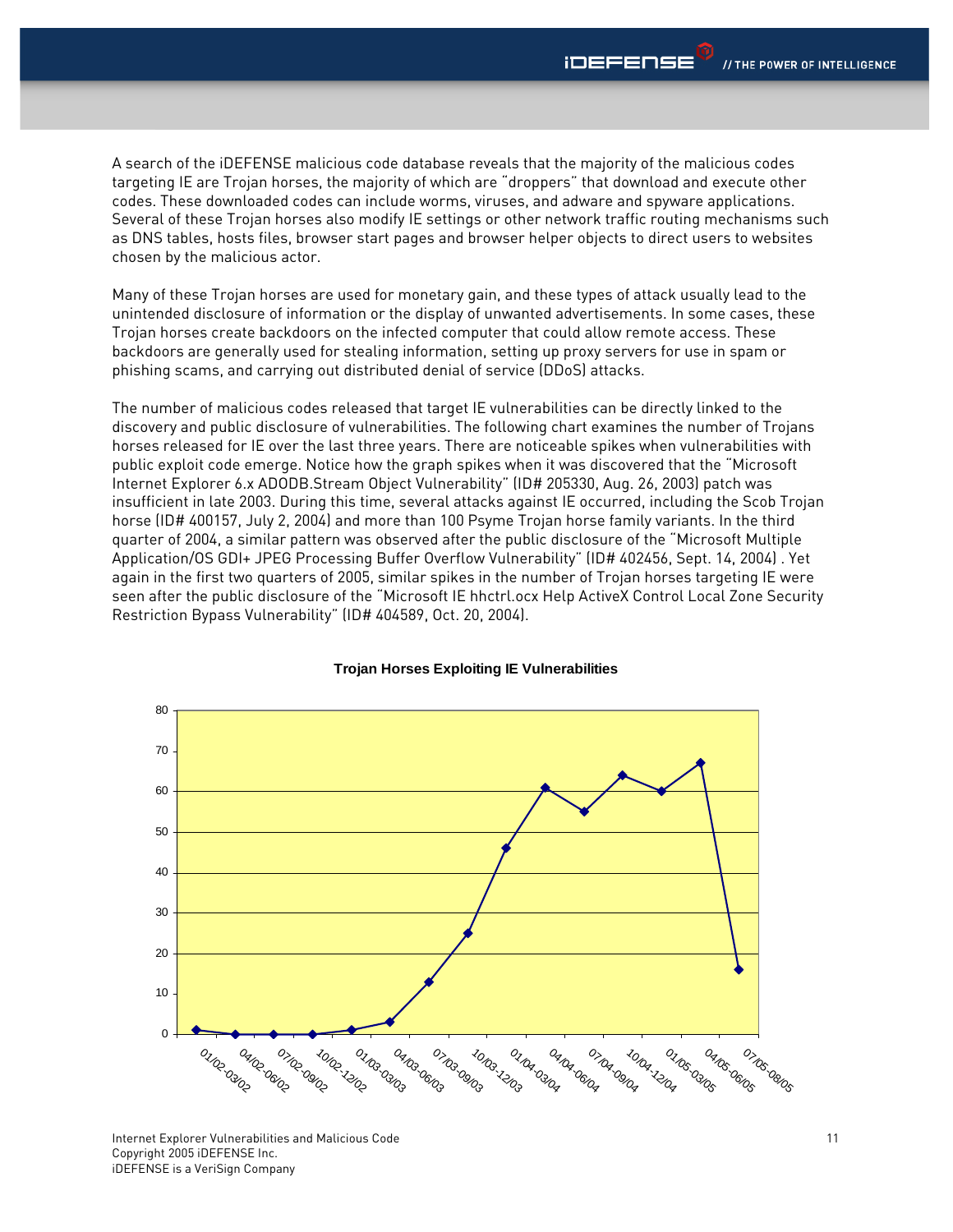#### <span id="page-11-0"></span>3.3 Malicious Code vs. Vulnerability Patch Time

Most malicious code targeting IE, although potentially serious, has targeted vulnerabilities for which patches were available. For a very long time, malicious code targeted vulnerabilities patched for at least one year, such as the "MIME Attachment Vulnerability" (ID# 301564, March 29, 2001) and the "Virtual Machine Access Validation Vulnerability" (ID# 301228, Dec. 21, 2001). One of the major turning points in malicious code targeting IE occurred in 2003 when the ADODB Stream Vulnerability MS03-048 was released. The first malicious code to exploit this vulnerability emerged after the MS03-048 advisory. However, the first patch released did not work properly, resulting in a series of malicious codes being released that exploited the unpatched IE instance. To date, this has been one of the largest exploitations of IE, resulting in, as previously stated, more than 150 instances of exploitation.

The ADODB vulnerability was not the last of the unpatched vulnerabilities. In February 2004, the "Microsoft Internet Explorer/Outlook Express MS-ITS URL Handler Vulnerability (iDEFENSE Exclusive)" (ID# 208704, Jan. 2, 2004) was exploited. iDEFENSE customers had 45 days to implement a workaround between the time the vulnerability was disclosed and the appearance of the first malicious code. When the first malicious code was released, there were still 57 days before Microsoft released a patch. Even after the patch was released, this vulnerability remained a popular choice for malicious code writers. Both websites in the Widespread DNS Poisoning Incident of 2005 (ID# 409855, April 8, 2005) and the TGP.la (ID# 411772, May 9, 2005) incident contained malicious code that installed Trojans by exploiting this vulnerability. Another successful piece of malicious code that exploited this vulnerability was the Scob Trojan horse (ID# 400157, July 2, 2004). Scob was one of the most important IE malicious code incidents, even though it was part of a multi-stage attack in which attackers placed the Trojan on hacked IIS Web servers to infect visitors. According to research performed by the iDEFENSE Malicious Code Team, this attack was conducted by members of a well-know hacker group who used it to compromise systems worldwide.

An analysis of data gathered by iDEFENSE (below) on both malicious code and IE vulnerabilities clearly indicates that the time between public disclosure of a vulnerability and the appearance of malicious code in the wild has diminished over IE's lifetime. This timeframe has been reduced from a few months to only weeks, and, in some cases, days. In the most recent exploitation of the "IE COM Object Instantiation Memory Corruption Vulnerability" (ID# 418970, Aug. 12, 2005) the time between disclosure and the appearance of malicious code was only six days. This is a disturbing trend that clearly highlights the importance of patching vulnerable systems in the most expedient manner possible. This same data set also reveals that the time between the availability of a patch and the appearance of malicious code in the wild is diminishing for IE. This development can have serious consequences, especially if there is no feasible workaround, since users have little or no protection. It is also worth mentioning that iDEFENSE has documented the existence of 42 unpatched IE vulnerabilities at the time of this writing.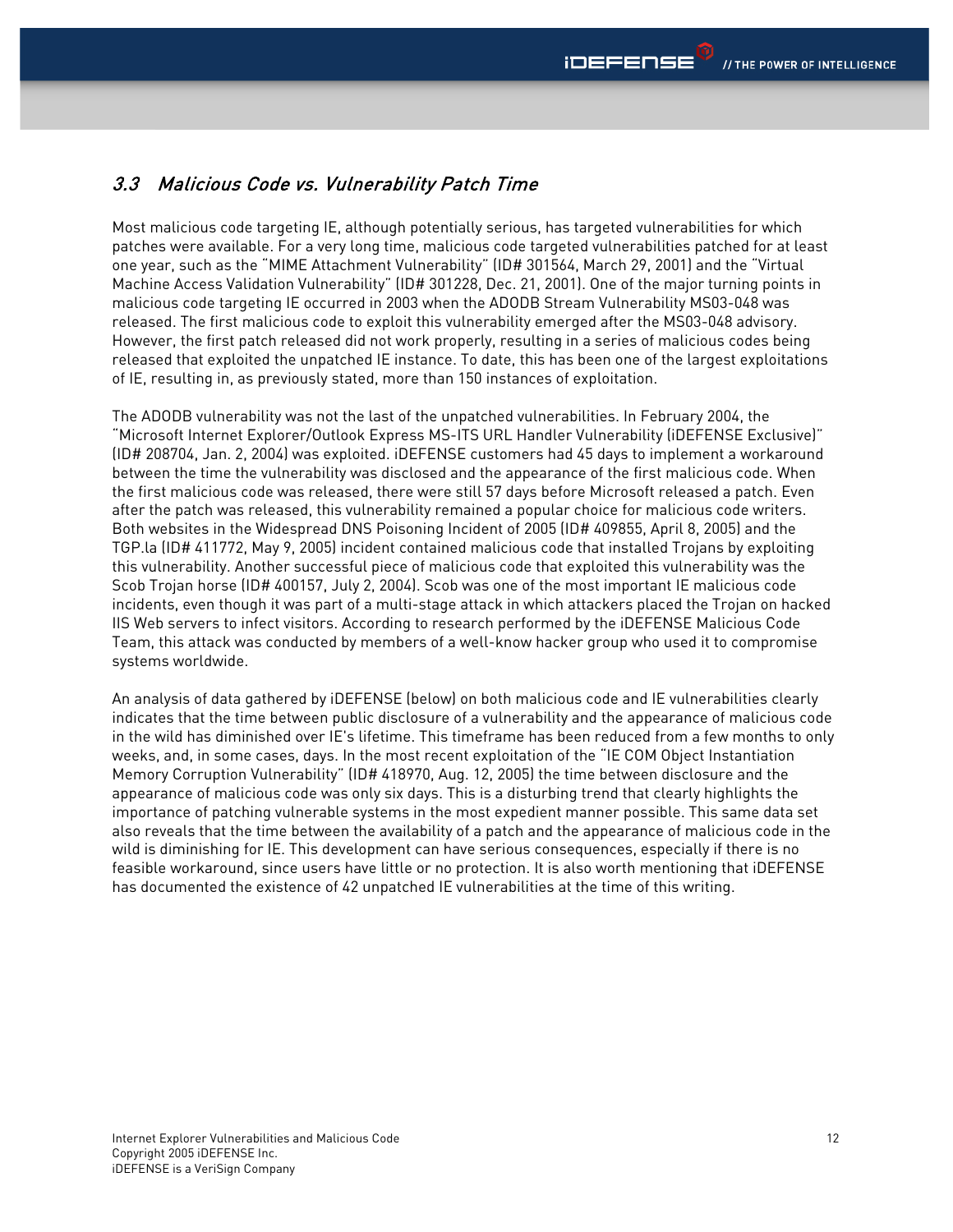

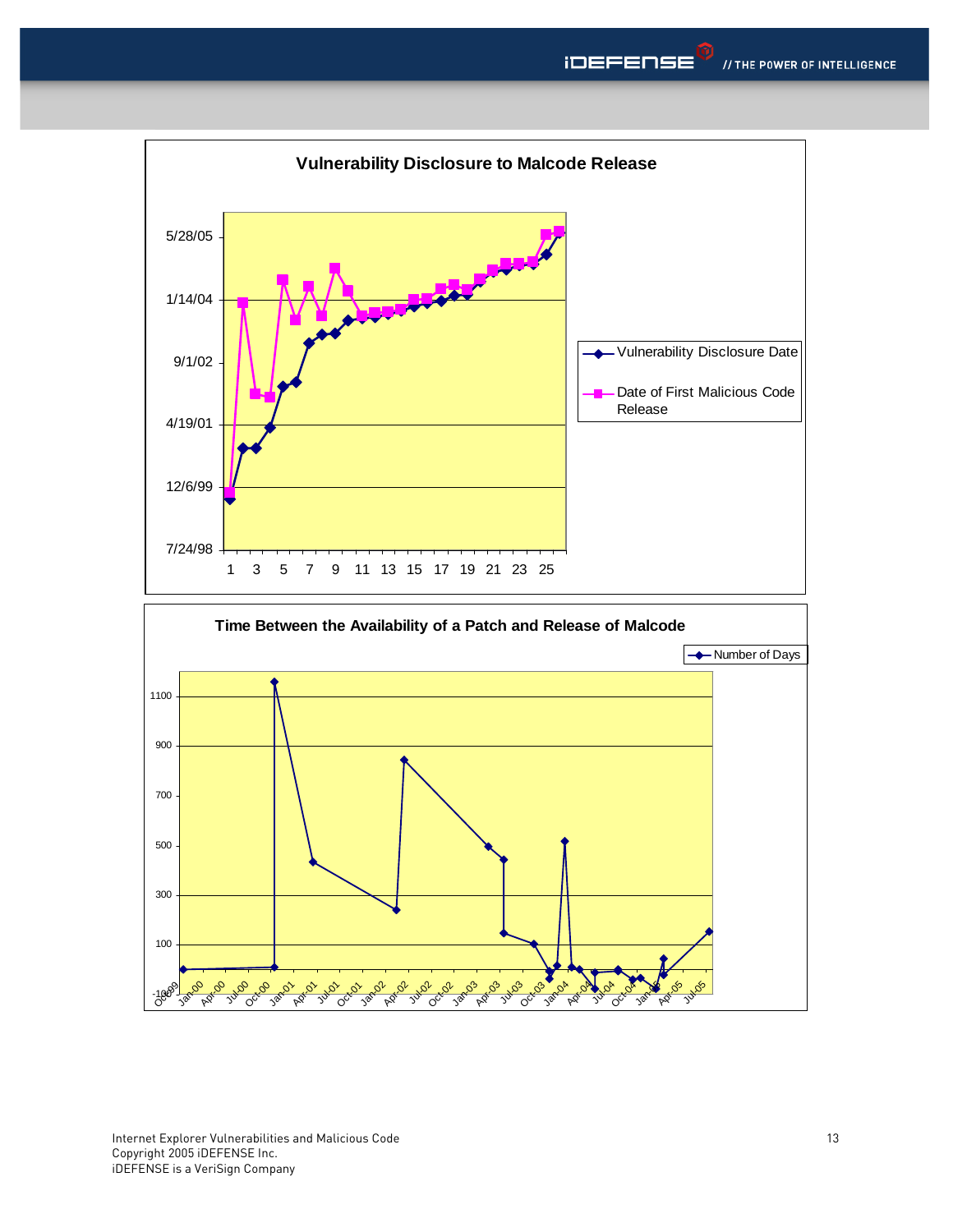# <span id="page-13-0"></span>4 Case Studies

#### 4.1 Lab Test 1 - Windows XP SP2 - IE 6 Default Settings

For this lab test, the following system was used:

#### Operating System: Windows XP Pro (SP2)

Browser: Internet Explorer 6 - Default Security Zone (MEDIUM)

Internet Explorer 6 for XP SP2 is the most up-to-date version of Internet Explorer and includes many new features and fixes not available for Windows 2000. In conducting this lab test, it was assumed that, under the default settings, the browser would be secure as long as no human interaction (e.g., clicking "accept" or "yes") occurred. Installation monitoring software was installed to record all changes and then rigorous website surfing was started. For the purpose of these tests, iDEFENSE analysts visited many websites known to contain malicious content. While this may not always accurately represent how a corporate user browses the Internet, it does show the potential for harm when malicious websites are accessed, whether intentionally or not.

What was most striking about the test is that even without any user interaction, with the exception of hitting "no" or "cancel" in response to various messages that appeared during testing, the iDEFENSE lab server was infected by malicious codes within 15 minutes of Web surfing. One of the codes installed on the test computer was the Alemod.D (ID# 416487, Aug. 3, 2005) Trojan horse, which infected the test computer within minutes. This infection led to the display of a small icon claiming the computer was infected with spyware:

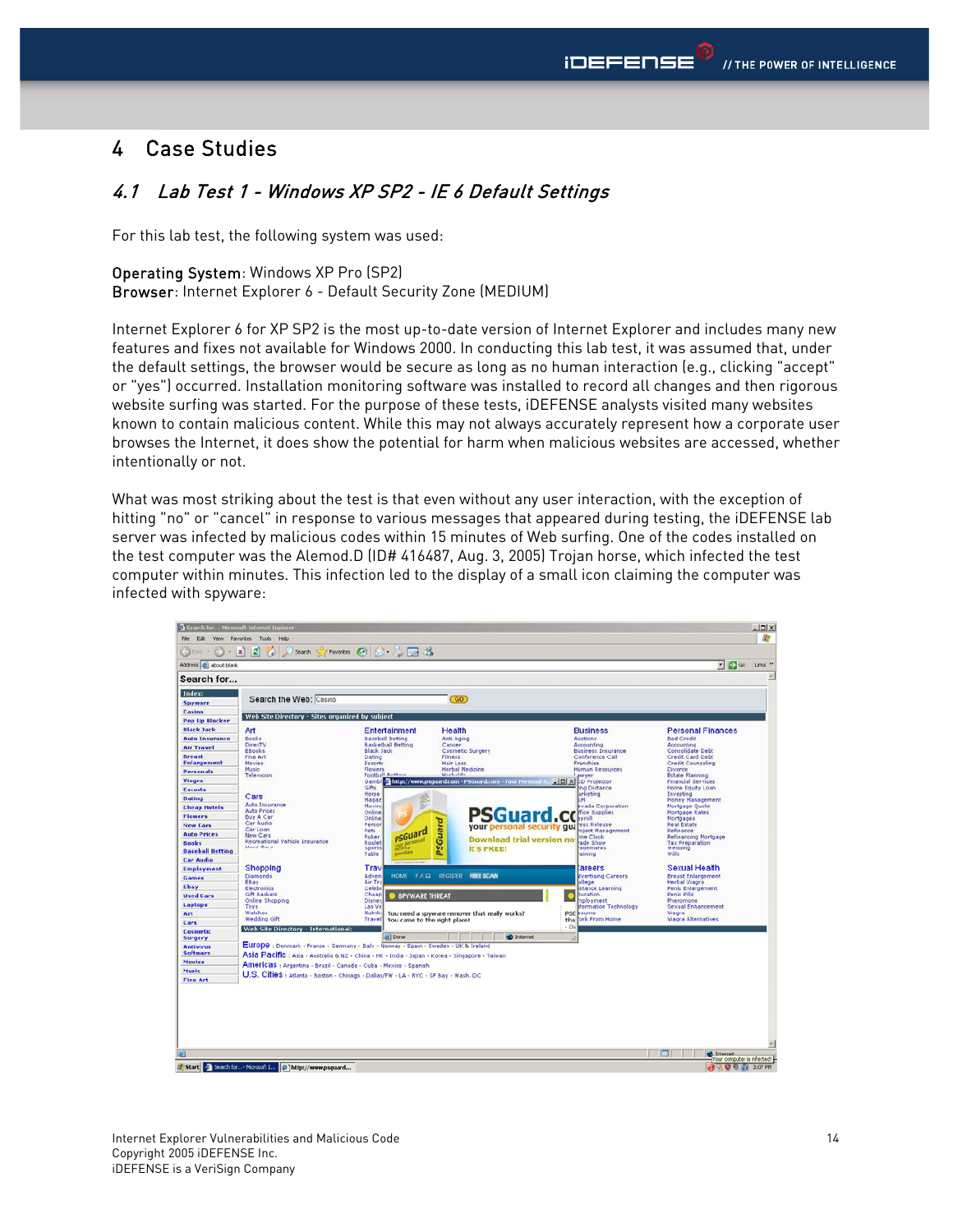The background of the computer was also changed to a message attempting to trick a user into running the spyware tool, which now appeared in the taskbar. The icon was clicked, representing the first instance of user interaction associated with these lab tests. After clicking the icon, the malicious code downloaded more files from a website and made additional Windows registry changes. The following screenshot shows what is displayed when IE is launched after clicking the icon:



After 15 minutes of surfing known infected websites with a fully patched IE 6.0 Web browser, a total of 36 files were downloaded to the computer's hard drive. Most of them were actually part of the temporary Internet files and would simply be removed when the browser cache was cleared. Unfortunately, there were also several malicious code files dropped into the Windows System directory that would not be removed when the browser cache was cleared.

There were four .ini files found in the temporary Internet files that referenced changes to the desktop.ini settings (i.e., changes to the desktop wallpaper):

• C:\Documents and Settings\aaron\Local Settings\Temporary Internet Files\Content.IE5\FNYIATAZ\desktop.ini,.ShellClassInfo,UICLSID,{7BD29E00-76C1-11CF-9DD0- 00A0C9034933}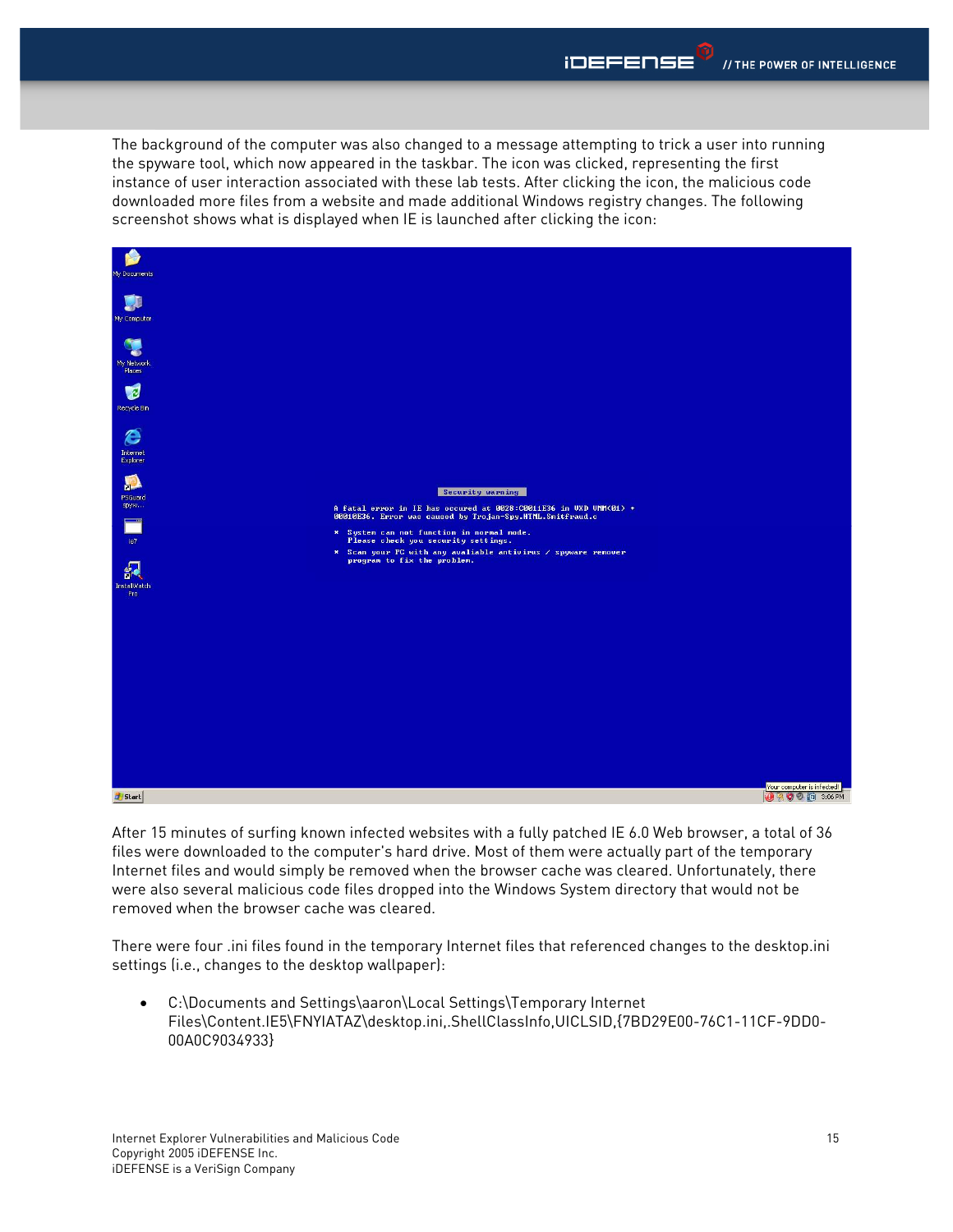- <span id="page-15-0"></span>• C:\Documents and Settings\aaron\Local Settings\Temporary Internet Files\Content.IE5\O64G5N3G\desktop.ini,.ShellClassInfo,UICLSID,{7BD29E00-76C1-11CF-9DD0- 00A0C9034933}
- C:\Documents and Settings\aaron\Local Settings\Temporary Internet Files\Content.IE5\QF4YNNJ1\desktop.ini,.ShellClassInfo,UICLSID,{7BD29E00-76C1-11CF-9DD0- 00A0C9034933}
- C:\Documents and Settings\aaron\Local Settings\Temporary Internet Files\Content.IE5\SDDB2NER\desktop.ini,.ShellClassInfo,UICLSID,{7BD29E00-76C1-11CF-9DD0- 00A0C9034933}

The most shocking test result was the number of Windows registry changes. There were 120 Windows registry entries added or changed as a result of the 15 minutes of website surfing. Due to their length, they will not be included in this report; there were, however, various changes in Internet Explorer settings, desktop settings, startup settings and connection settings.

#### 4.2 Lab Test 2 - Windows XP SP2 - IE 7 Beta Default Settings

For this lab test, the following system was used:

Operating System: Windows XP Pro (SP2) Browser: Internet Explorer 7 Beta

After accessing known malicious websites for more than 30 minutes using IE 7, no files were downloaded to the test system, nor were any Windows registry entries created or changed. Although it is good that no known exploitation techniques from IE 6 were successful in IE 7, this does not mean that the browser is truly safer, only that it is safe from current threats. Until IE 7 is released and becomes widely adopted, there will be little reason for anyone to exploit it. As a result, these lab tests really only demonstrate that IE 5 and 6 exploit codes contained on known infected websites do not affect IE 7. During these lab tests, iDEFENSE found that one of the security features seemed to be inconsistent with the specification. The address bar was not always displayed when pop-up windows appeared. Instead, they appeared as they had in previous versions of IE, and actually made the browser freeze until they were closed. Even though IE 7 is still in the early beta stages, any divergence from the specification, especially when it comes to security features, should be closely monitored. Despite this issue, which can probably be attributed to the early stage of the software's development, Microsoft must be commended for fixing so many of the security features that have plagued IE over the last several years.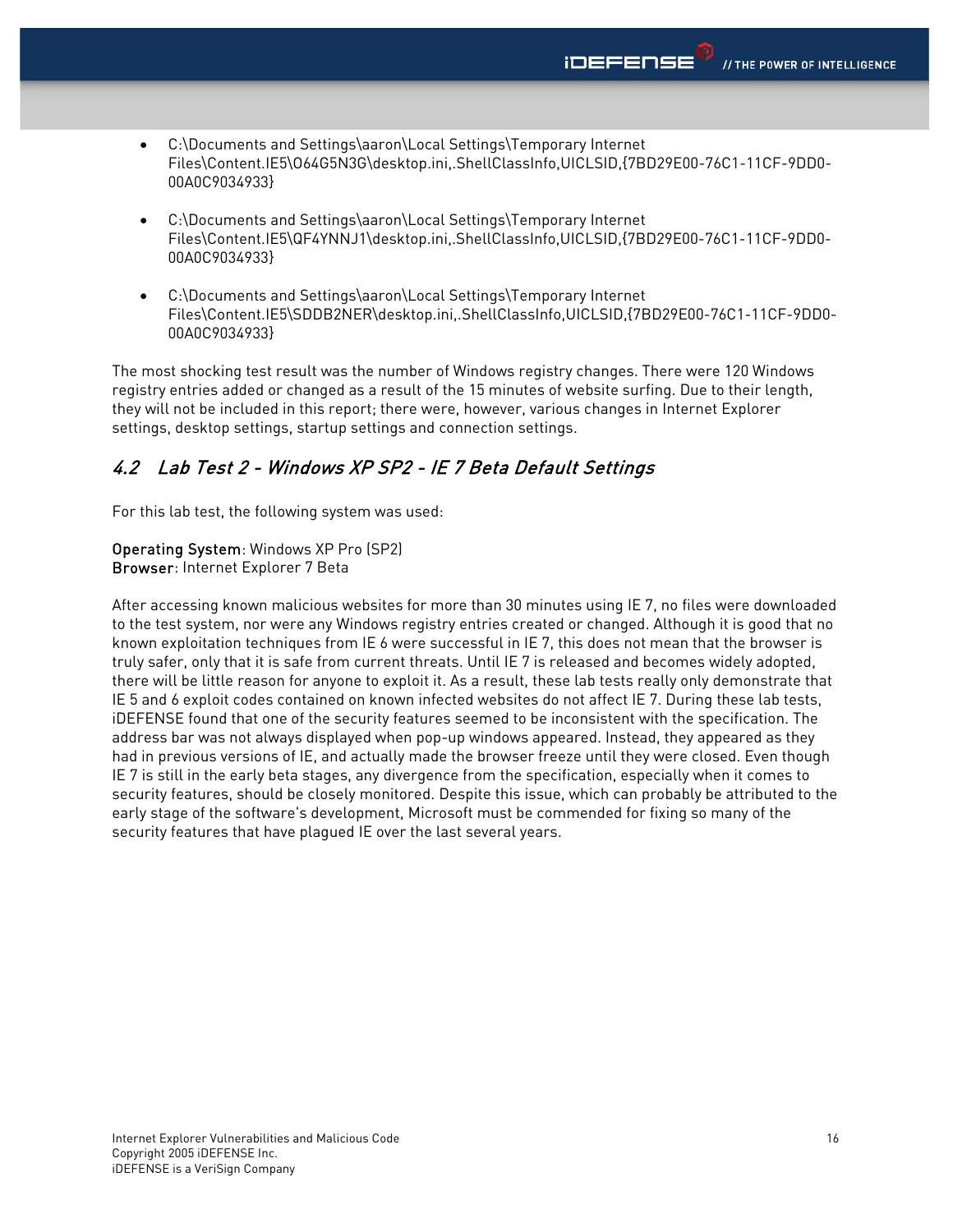# <span id="page-16-0"></span>5 The Future of IE

As long as IE is packaged with Windows operating systems, and as long as Windows remains popular, many users will continue to use this built-in browser. In determining the future of malicious code targeting IE, one must first examine future browser changes. Microsoft has released a technical paper detailing changes in the new IE  $7^2$  $7^2$ . This section examines each of the changes identified by Microsoft and how they affect malicious code.

### 5.1 URL-Handling Protection

Microsoft has rewritten URL handling so that only one function will handle all of the URLs from within the browser. If this feature is implemented properly, it will reduce the number of vulnerabilities and, in turn, reduce the number of malicious codes that are able to exploit such handling vulnerabilities. While the software may be more organized now, if a vulnerability were discovered in the handling function, it would have the exact same effect as in older versions. The difference now is that, if this occurs, the URL handler will only have to be fixed in one place, reducing patch time and the likelihood that it will be patched.

#### 5.2 URL-Display Protection

One helpful feature that has been added to the beta 1 version is an address bar to all windows, including pop-up windows. While not in the beta 1, the Microsoft white paper states that more display control tools will be added to IE 7. This feature is extremely helpful and will definitely mitigate future malicious code attacks in this area if implemented correctly.

#### 5.3 Cross-Domain Attack Protection

Cross-domain attacks present one of the largest vulnerability threats in IE. IE 7 is supposed to have a newly redesigned model that appends the domain of origin to each script so that it may only access its own items within its own domain. If this feature is implemented without design flaws, it will stop a large area of vulnerability exploitation.

# 5.4 Protected Mode

A "protected mode," which strips the browser of any privileges, is supposed to be added in the next IE 7 beta release. As a result, all communication will be completed through a broker process. Since this feature has not yet been examined by iDEFENSE, it is impossible to predict how well it works. If it works properly, it will mitigate many malicious codes that attempt to inject threads into or illegally use the IE process.

# 5.5 Phishing Filter

Microsoft is introducing a phishing filter to help track and stop phishing attacks. This is a useful and very welcomed feature that should make life very difficult for phishers. In the past, malicious code writers exploited not only browser vulnerabilities, but imitated browser features to trick users. It is very possible

<span id="page-16-1"></span> $\overline{a}$ <sup>2</sup> http://www.microsoft.com/downloads/details.aspx?FamilyId=718E9B3A-64FE-4A4C-9DDF-57AF0472EAD2&displaylang=en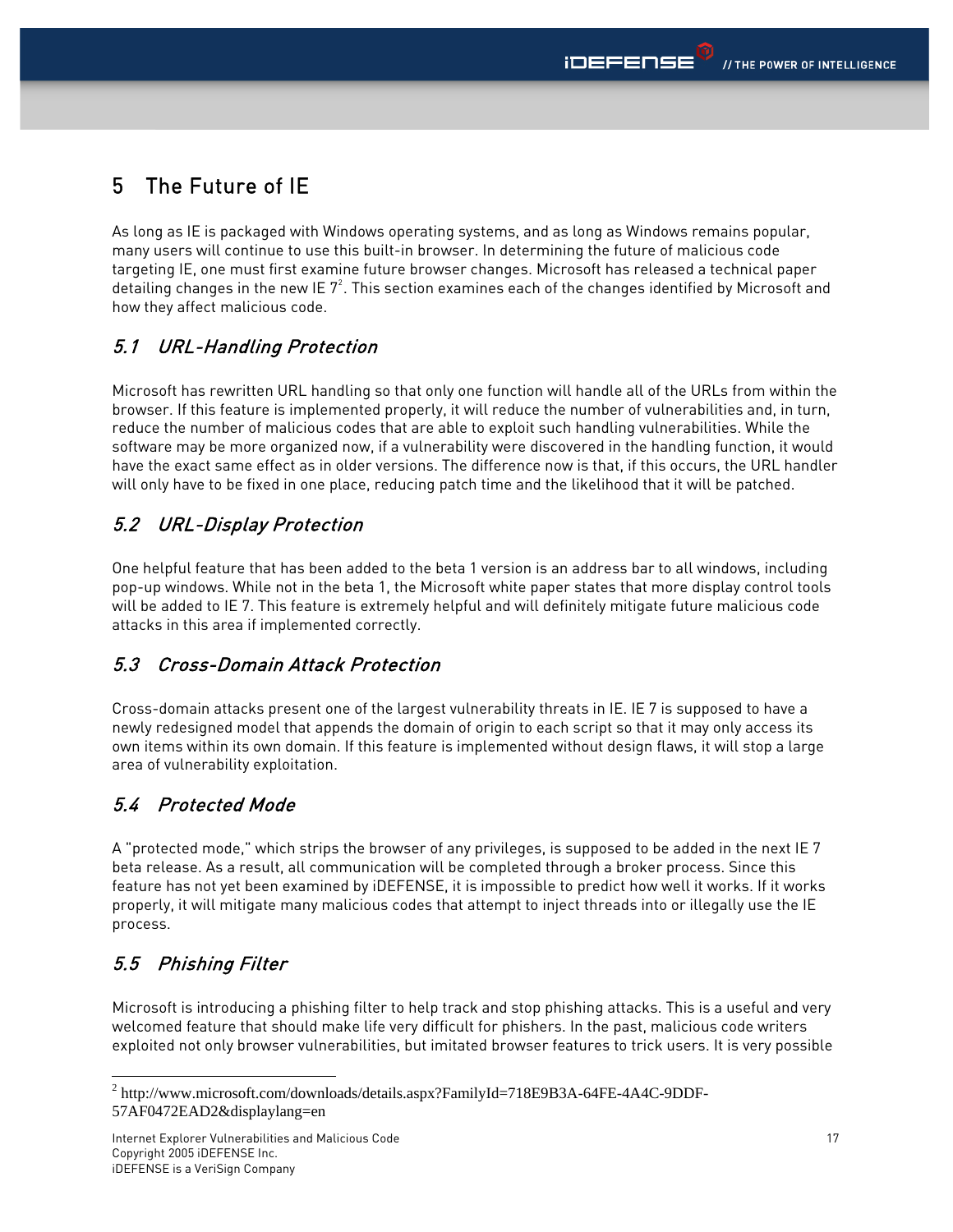<span id="page-17-0"></span>that this feature could be used in one of these social engineering attacks to trick a user into performing an action that will install malicious code.

#### 5.6 Spyware

It is likely that the future will see more spyware and other malicious code exploitation of existing and new versions of IE vulnerabilities. These codes have become very prevalent in the last 18 months and have started to incorporate obfuscation techniques, making them extremely difficult to detect and remove. Many spyware codes are also undetectable by current anti-virus engines, a fact that further improves their chances of successfully infecting a computer.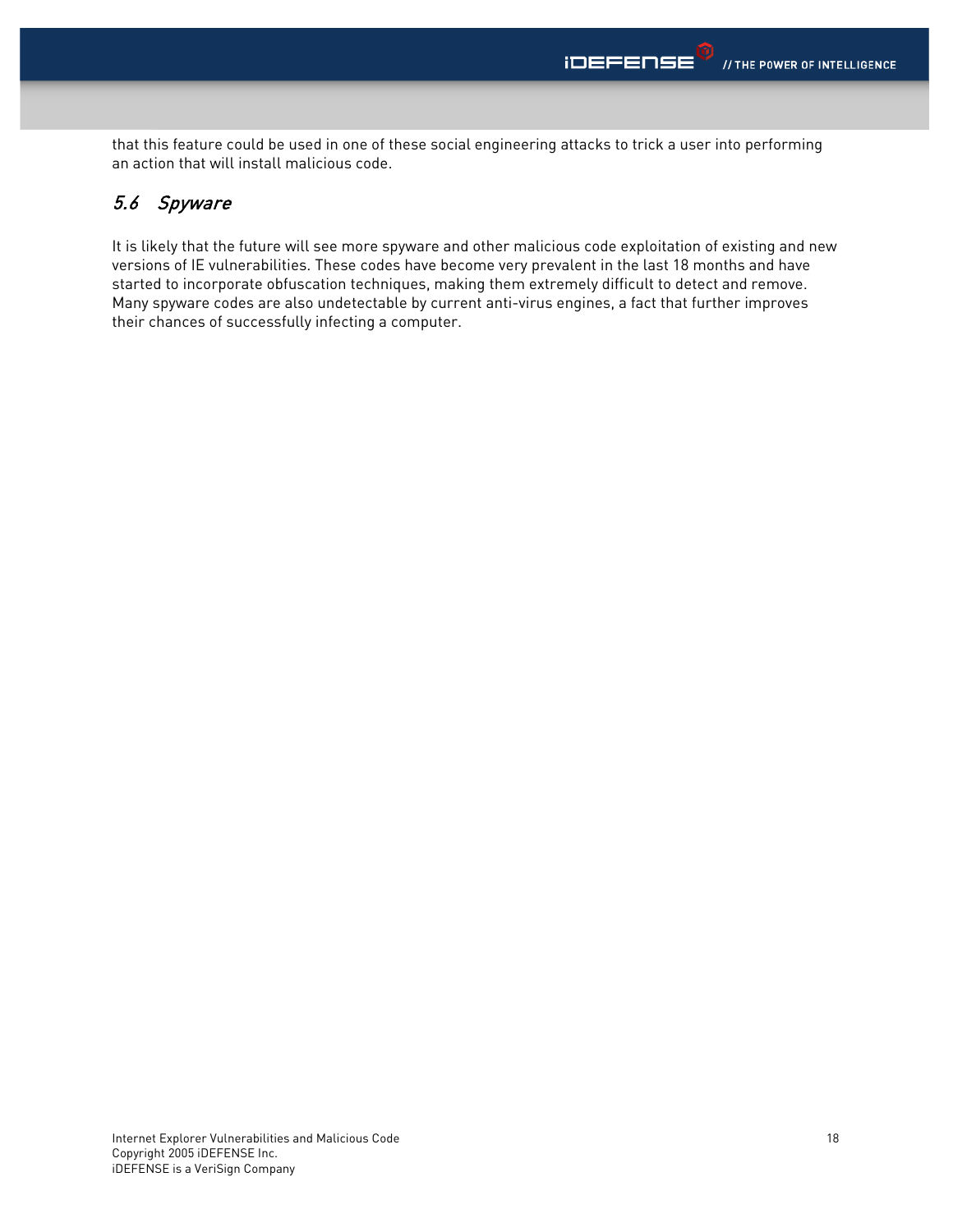# <span id="page-18-0"></span>6 Mitigation Strategies

There are several strategies that organizations can employ to mitigate the threat of malicious code targeting IE. The first is to ensure that patches are applied to systems as soon as they are available. This greatly reduces the threat from most malicious codes targeting IE since most exploitation occurs against vulnerabilities for which a patch is available.

Another important mitigation strategy is to reduce the amount of active content that can be executed by IE. This measure also reduces the number of malicious codes that can be executed since most of the codes targeting IE use some form of active content like ActiveX or JavaScript.

Finally, restricting user privileges at the operating system level can effectively mitigate malicious code threats, since most codes will not be permitted to be installed to system directories for which the user has no write privileges, even when the browser is exploited. This situation is starting to change, however, since there are now several spyware codes that can install themselves on a user's machine even with very restricted privileges.

Vulnerabilities for which a patch does not exist will always be among the most dangerous for IE users. In this case, only knowledge of the vulnerability and the availability of a workaround are effective mitigation strategies.